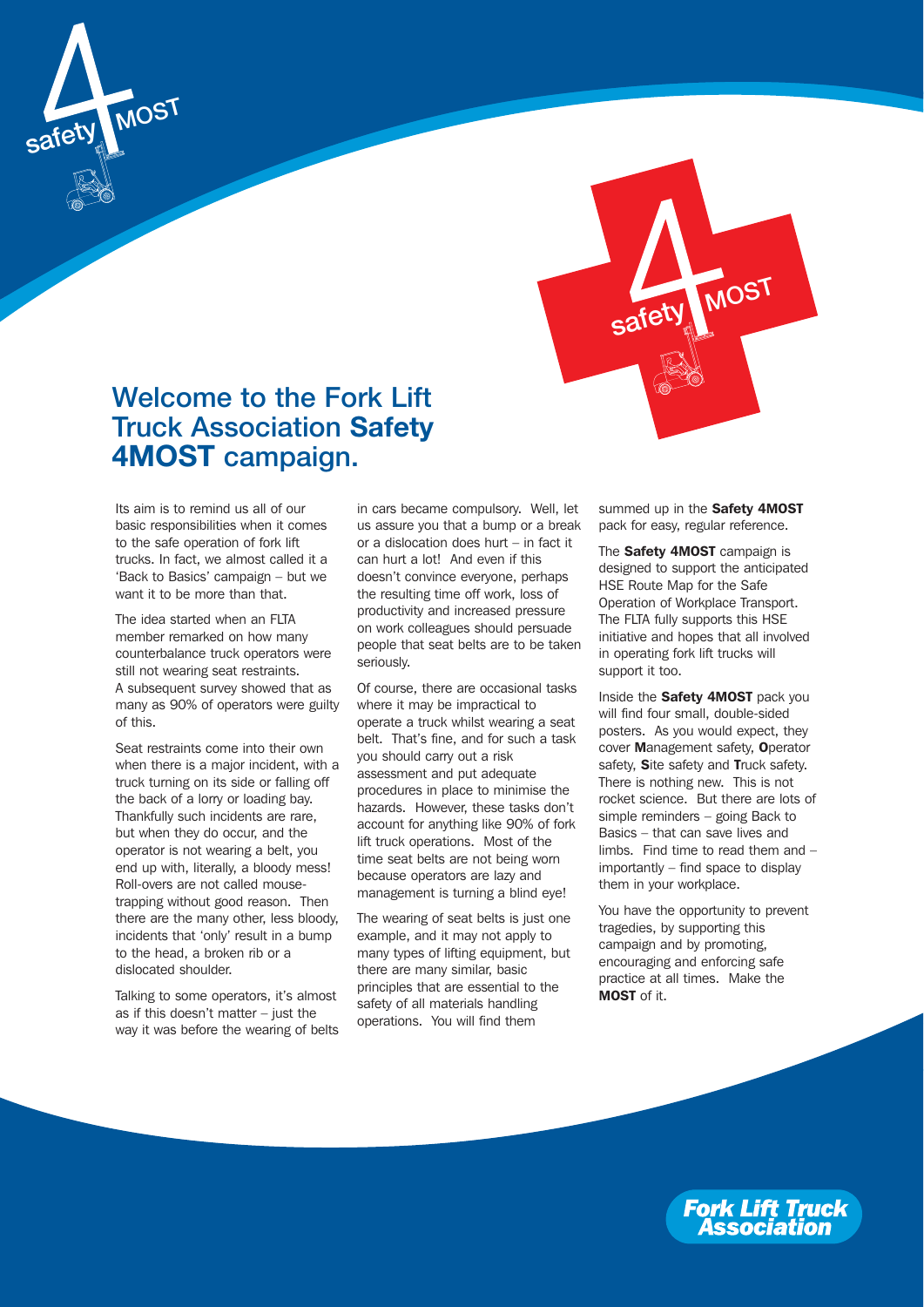# management<br>**safety**

## **creating and maintaining a safe working environment is a key function of management**

- 1. Management in this context should cover all levels - from the managing director through to supervisors and shift leaders.
- 2. Managers have ultimate responsibility.

"Next time you blame an operator for poor performance, remember who employed him or her, remember who determines the level of training provided and remember who decides what equipment to purchase." Dr Will Murray.

- **3.** Risk assessment is a key tool in the fight for a safe working environment. This includes the layout and condition of your site, the type and specification of equipment used, the maintenance regimes, and the training, monitoring and discipline of your operators.
- 4. A safe manager:
- Understands the tasks to be performed and the risks involved.
- Sees to it that regular inspections of the site and equipment take place.
- Ensures that remedial action is taken to keep the site and equipment in a safe condition.
- Makes sure that work practices are designed to minimise risk.
- Knows that different types of materials handling equipment have different operating characteristics, and that it may be necessary to use different types of equipment for different tasks and/or locations.
- Maintains an awareness of developments in materials handling equipment so that best use can be made of the safest and most appropriate equipment for the task to be performed.
- Insists that maintenance is carried out in accordance with manufacturers' recommendations and that Thorough Examinations are carried out as required by current regulations.
- Acknowledges the requirement for operator training and the monitoring of skills and attitudes.
- Appreciates that, if tasks vary and different equipment is to be used, additional training will probably be required.
- Is able to identify good and bad practice and has authority to take remedial action to rectify poor performance as quickly as possible.



"Next time you blame an operator for poor performance, remember who employed him or her, remember who determines the level of training provided and remember who decides what equipment to purchase."

*Dr Will Murray*

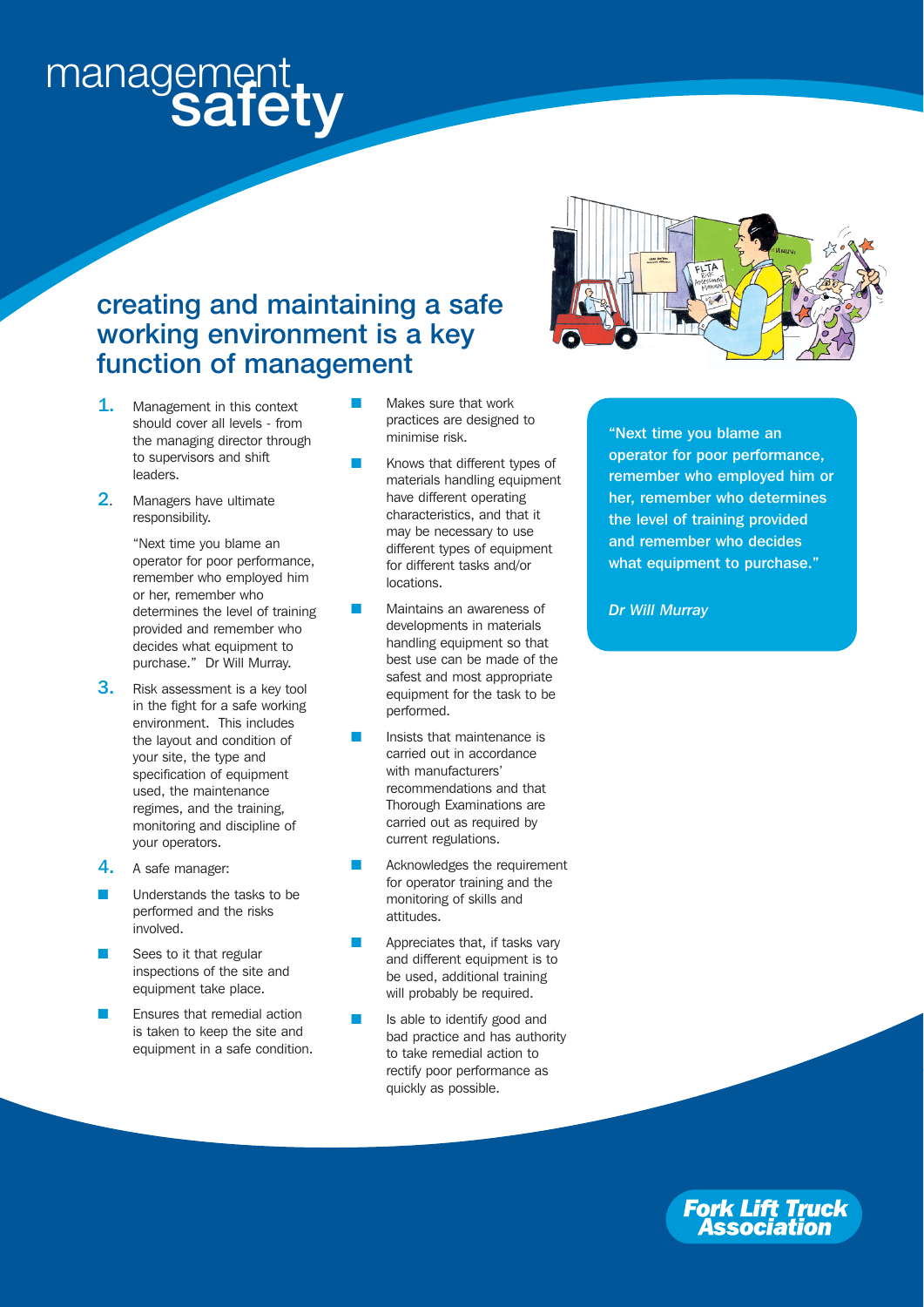# operator **safety**

## **A safe operator respects his/her equipment and looks out for co-workers**

- **1.** Safe operators take training seriously and maintain high standards at all times.
- 2. Safe operators don't try to operate types of equipment they haven't been trained to use – and don't allow untrained colleagues to operate, or mess with, any kind of materials handing equipment.
- **3.** Safe operators check their truck properly before every shift. They report any defects and won't use a truck that's considered to be unsafe.
- 4. Safe operators don't take short cuts but observe good practice at all times. In particular they:
- Don't speed.
- Don't overload their truck (and they check with their supervisor if they are unsure).
- Use the parking brake, correctly, as they have been trained.
- Wear the seat belt (if fitted).
- Keep well clear of pedestrians and potential hazards.
- Slow down when near pedestrians, trucks and other hazards.
- Take particular care in loading bays.
- Respect their truck.
- **Look out for their co**workers.
- 5. Safe operators understand that they and others are at great risk if their truck overturns, and will do all they can to avoid this happening.



### Some of the most common reasons for trucks overturning are:

- **Travelling on slopes that** are too steep.
- Going over slippery surfaces such as oil or grease patches, ice, or even just water.
- Trying to cross soft or uneven ground.
- Going over kerbs, steps or other edges.
- Being overloaded or unevenly loaded.
- Going too fast, especially around corners.
- Carrying loads at a dangerous height.

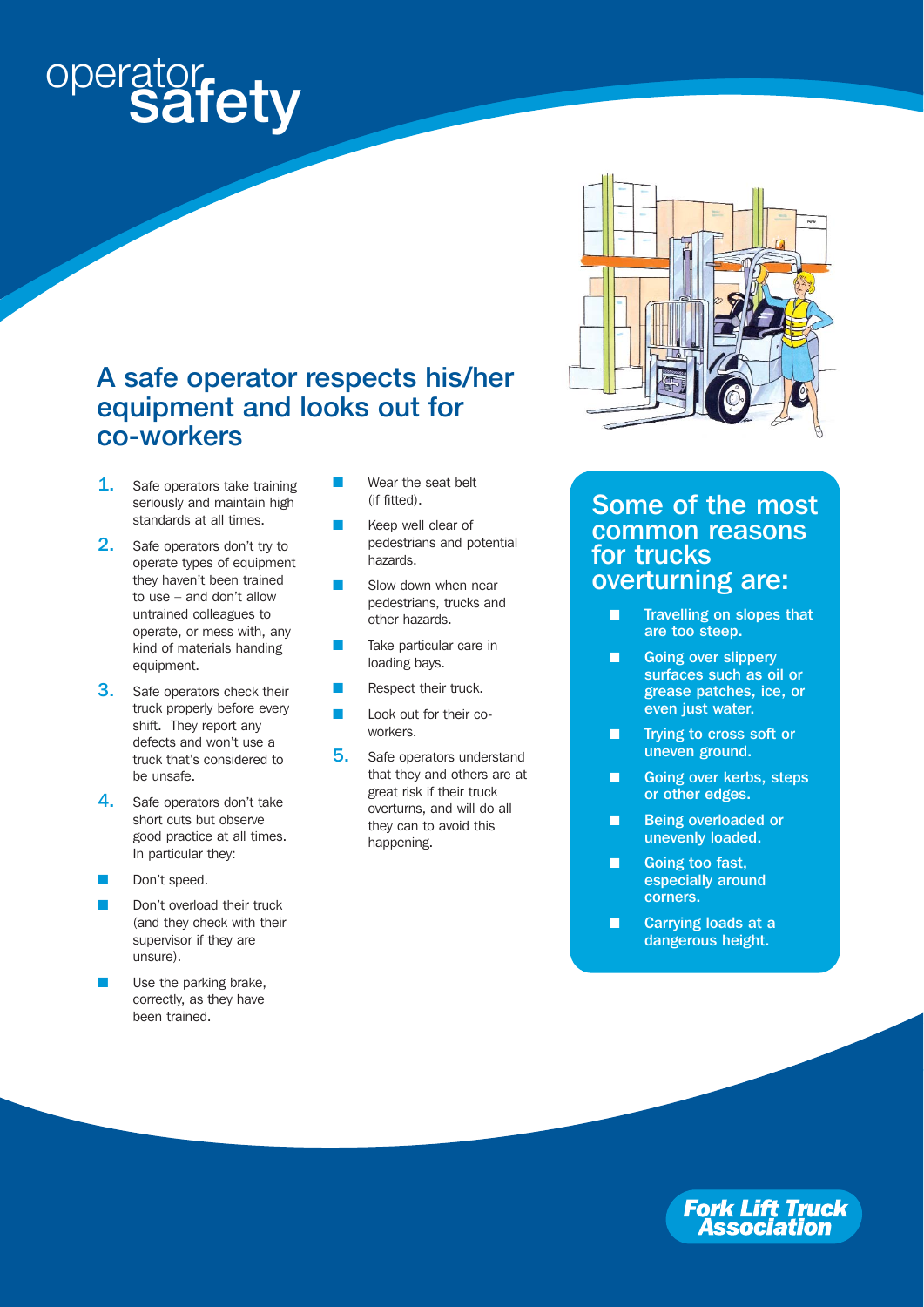

# **a safe site should be clean and tidy!**

There are three main components of a safe site:

1. Design

A site can be designed to minimise risk. This is easiest to achieve with the design of a new building or complex. However, reviewing the risks and re-designing where possible can improve even an old site. Some of the main points to consider are:

- Pedestrian segregation, with a complete ban on nonessential personnel in areas where fork lift trucks operate. Provide clear, well-signed crossing points if needed.
- Provide one-way routes where possible. Movement aisles should be sufficiently wide and free of obstacles.
- Consider speed limits and provide signs. Provide other signs as needed and consider the use of wall or rackmounted mirrors to enhance visibility.
- Minimise the need for reversing.
- Minimise the use of ramps and other gradients.
- Provide high levels of lighting, and good ventilation if diesel or gas trucks are in use.
- Pay particular attention to interfaces such as lorry docking areas.
- Provide space for the parking and maintenance of fork lift trucks and for the charging of battery-operated equipment.

#### 2. Maintenance

Maintenance affects safety and is everyone's responsibility. Debris should be removed and spillages cleared up as they occur – not left for cleaners.

- Keep the whole area clear of rubbish and any operating debris such as packing material and broken pallets.
- Keep surfaces clean, free of oil, grease and other substances, and in good condition. Repair cracks and potholes as they occur.
- Maintain lights, signs, barriers and other safety features.

#### 3. Attitude

- Demand a safe attitude to safety across the site. Never just assume that safe practices will be followed – and don't get complacent. Schedule routine checks. In particular:
- Enforce speed limits and routes.
- Provide site familiarisation training for new employees and agency operators.
- Discuss site safety issues as part of regular Health and Safety meetings.
- Involve everyone in site safety.